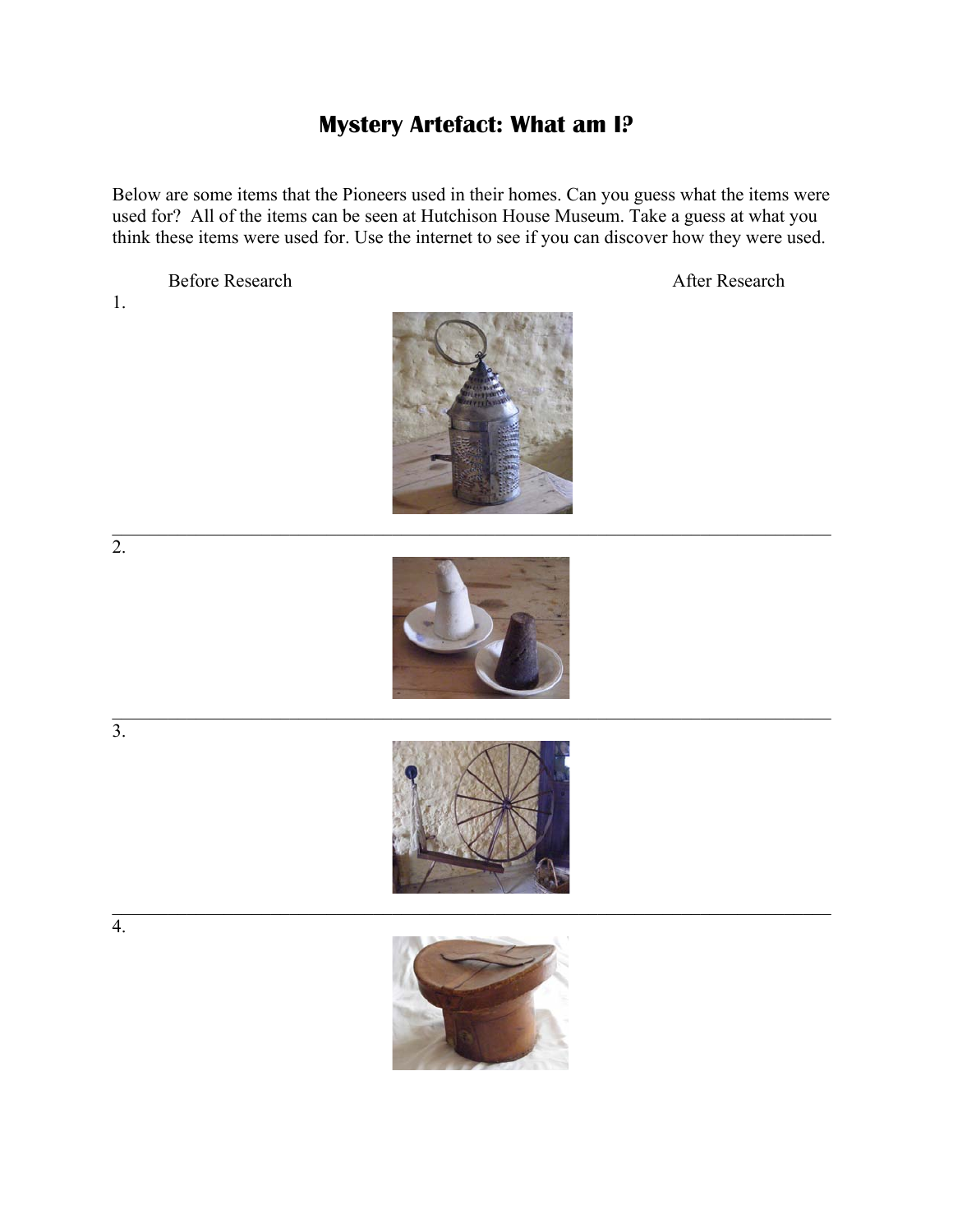## **Before Research**

5.





 $\overline{7}$ .











After Research

 $\overline{9}$ .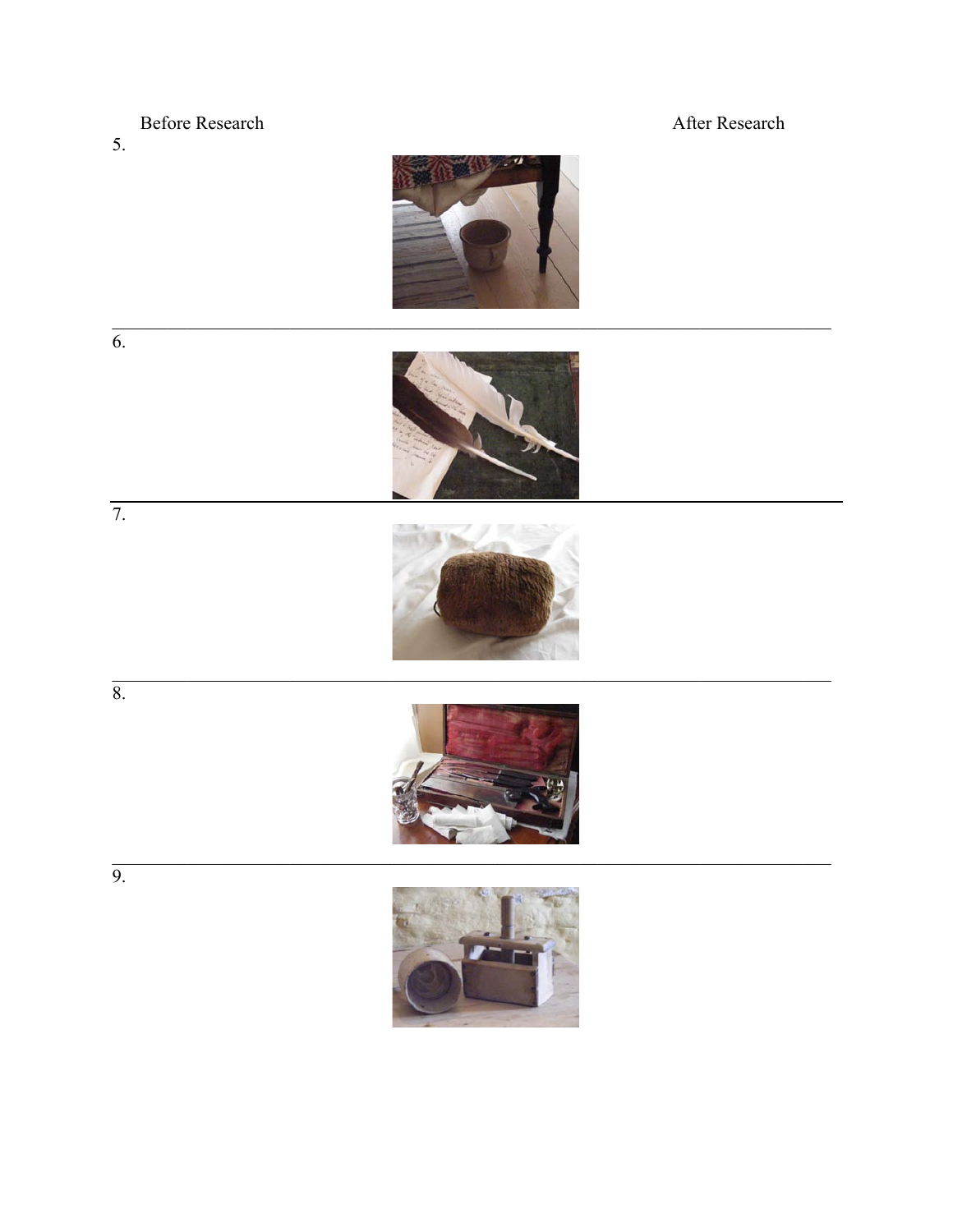



 $\overline{12}$ .



 $\overline{13}$ .

 $\overline{14}$ .





 $10.$